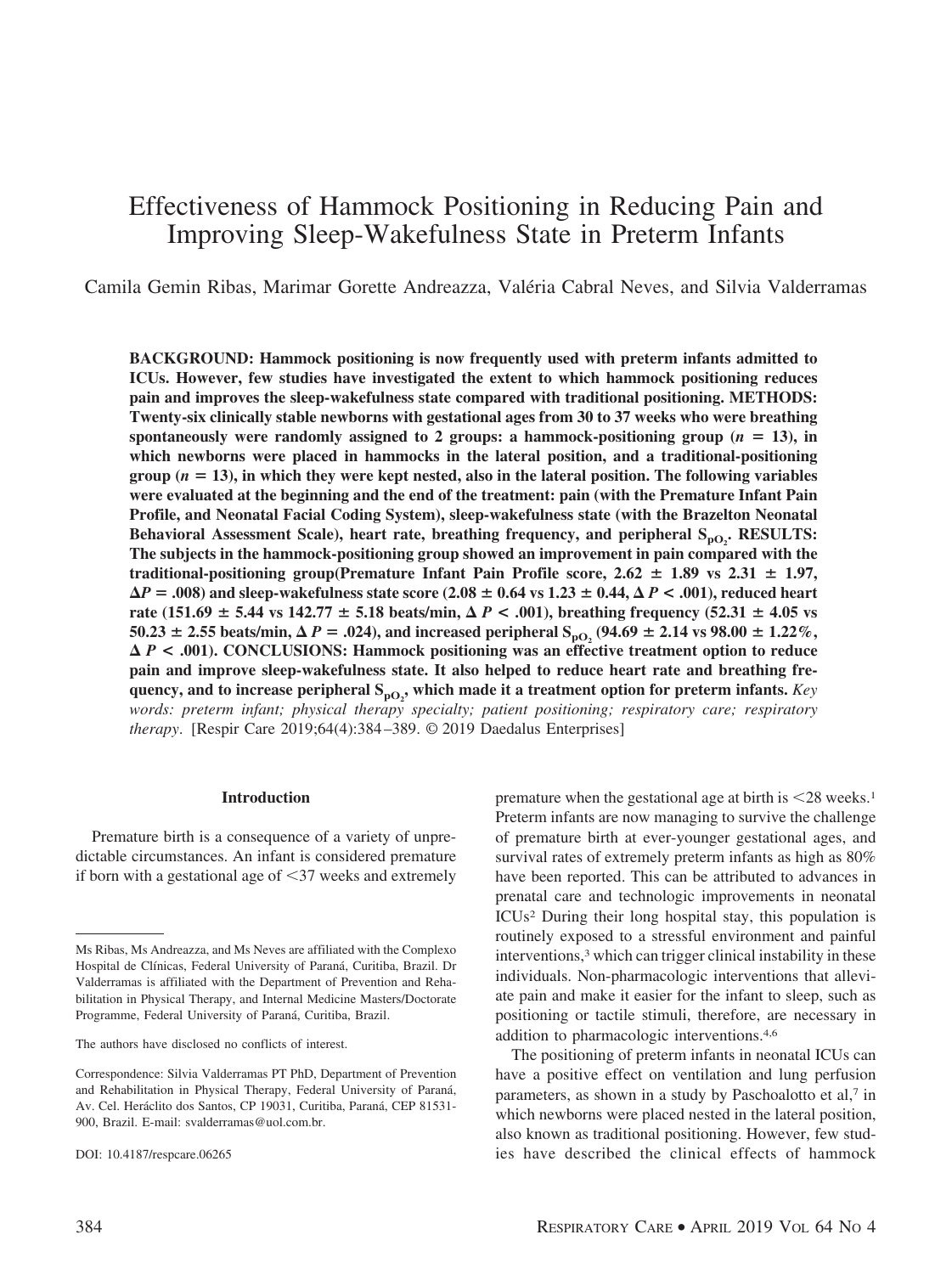positioning on preterm infants, and the results are still controversial because of the limitations of the assessment methods used.8-10 In hammock positioning, the newborn is placed on a rectangle of cloth (hammock) that is attached to the incubator at its extremities, which simulates the intrauterine position. This positioning stimulates the development of flexion, promotes symmetry, and, therefore, is less harmful in terms of motor behavior. It is a simple, inexpensive, noninvasive intervention, and alternative position for infants who need to stay in the neonatal ICU for a prolonged period.8

# SEE THE RELATED EDITORIAL ON PAGE 489

In this clinical trial, we hypothesized that the use of hammock positioning would lead to clinical and physiologic improvements in preterm infants compared with traditional positioning. The aim of the study was to assess the effectiveness of hammock positioning in reducing pain and improving the sleep-wakefulness state, heart rate, breathing frequency, and peripheral  $S_{pQ_2}$  in preterm infants compared with traditional positioning.

## **Methods**

The study was a randomized controlled clinical trial carried out in the neonatal ICU at the Hospital de Clínicas Complex, Federal University of Paraná, Curitiba, Parana, Brazil, from March to June 2015. It followed the Consolidated Standards of Reporting Trials recommendations and was approved by the institutional ethics committee (878051/ 2015) and registered at the Brazilian Clinical Trials Registry (RBR– 8S8C8C). The infants' parents or guardians signed a voluntary informed-consent form that explained all the study aims, procedures, possible risks, and benefits.

The inclusion criteria were the following: having a gestational age of between 30 and 37 weeks, breathing spontaneously, and being clinically stable. Exclusion criteria were the following: having a gestational age of  $\leq$  30 weeks or  $>37$  weeks presenting with hemodynamic instability, being on mechanical ventilation, or presenting with congenital facial anomalies that prevented assessment of pain. The groups were characterized in terms of gestational age, weight, and sex. Pain was assessed with the Premature Infant Pain Profile<sup>11,12</sup> and the Neonatal Facial Coding System12 scales, and the sleep-wakefulness state was assessed with the Brazelton Neonatal Behavioral Assessment Scale.13 The clinical variables heart rate, breathing frequency, and  $S_{pO_2}$  were also measured. All assessments were performed by a single assessor (V C N) who was blinded to the interventions used in each group.

After they had been assessed, the subjects were randomly assigned to 2 groups: the hammock-positioning

# **QUICK LOOK**

## **Current knowledge**

Hammock position simulates the intrauterine position; newborns are placed on a rectangular piece of cloth attached at the ends to the incubator. It is a simple, inexpensive alternative position for preterm infants admitted to the ICU.

# **What this article contributes to our knowledge**

Hammock placement was an effective treatment option for reducing pain and improving sleep-wakefulness state and can be used as an option in the non-pharmacologic treatment of preterm infants.

group, in which they were placed in hammocks in the lateral position and the traditional-positioning group, in which they were kept nested in the lateral position. The interventions (hammock or traditional positioning) were performed for 2 h every day for 5 consecutive days and were supervised by 2 previously trained physical therapists (C G R and M G A). A period of 2 h was chosen based on the duration of the sleep-wakefulness cycle13 and the infant's nap period (when no interventions were performed) in the neonatal ICU. Outcomes were assessed 10 min before and immediately after the 2-h intervention for 5 consecutive days.

# **Interventions**

The subjects allocated to the hammock-positioning group were placed in the lateral position in hammocks made of swaddling cloth, which measured 30 cm long  $\times$  25 cm wide. The hammocks were attached to the incubators by straps at both ends (Figure 1). Interventions were performed in the neonatal ICU and were immediately interrupted if any hemodynamic complications occurred or respiratory effort was observed.

# **Primary Outcome**

The primary outcome was pain, which was assessed with the Premature Infant Pain Profile and the Neonatal Facial Coding System scales. Each scale requires detailed knowledge of the instrument. The Premature Infant Pain Profile uses gestational age, alertness, heart rate,  $S_{pO_2}$ , and facial expression (furrowed brow, eye squeeze, and nasolabial furrow).11,12 The Neonatal Facial Coding System analyzes the following facial expressions frequently associated with pain: brow bulge, eye squeeze, deepening of the nasolabial furrow, open lips, mouth stretch (hor-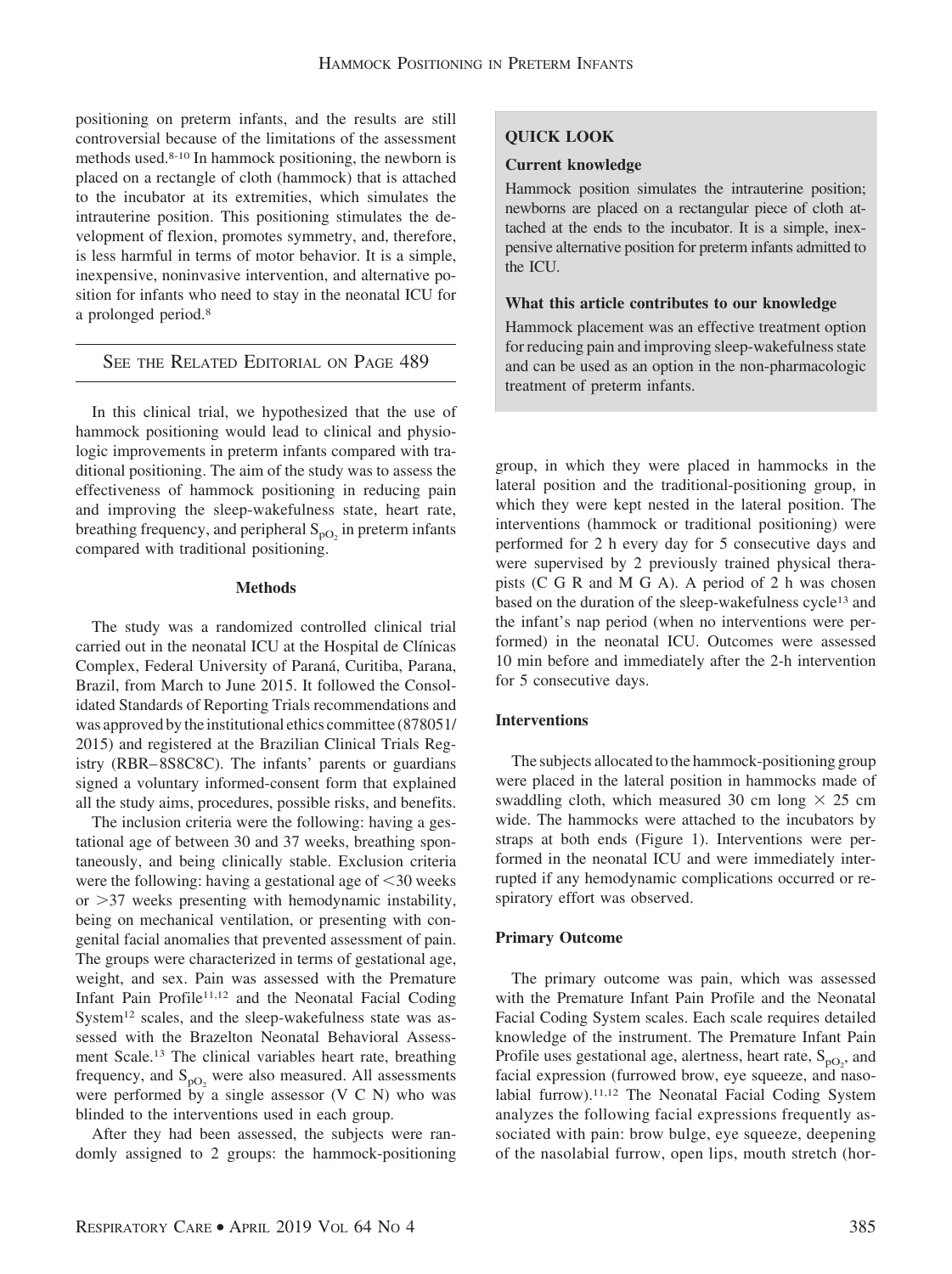

Fig. 1. A preterm infant positioned in a hammock.

izontal or vertical), tongue tautening, tongue protrusion, and chin quiver. One point (of a maximum of 8) is assigned for each facial expression. Pain is considered present when  $\geq$ 3 of these facial movements are observed during the evaluation.<sup>12</sup> The Neonatal Facial Coding System scale is the most widely applied scale in clinical practice because of its ease of use.

#### **Secondary Outcomes**

The secondary outcomes were the sleep-wakefulness state and the physiologic parameters heart rate, breathing frequency, and  $S_{pQ_2}$ . The sleep-wakefulness state was assessed with the Brazelton Behavioral Assessment Scale, which ranges from 1 to 6, which corresponds to the following states: deep sleep, light sleep, drowsy, alert, eyes open, and crying, respectively.<sup>13</sup> Heart rate and  $S_{pQ}$  were measured with a Datex Ohmeda 3800 pulse oximeter. Bradycardia and tachycardia were considered to correspond to a heart rate of  $\leq 80$  beats/min and  $> 160$  beats/min, respectively. Hypoxia was considered present when  $S_{pQ_2}$ was <90%.<sup>14</sup> Breathing frequency was measured with a Vollo 500-memory stopwatch. Bradypnea and tachypnea were considered to correspond to a frequency of  $\leq 40$ breaths/min and  $>60$  breaths/min, respectively.

#### **Sampling and Randomization**

Sampling was non-probabilistic, and all the patients in the neonatal ICU in the study period (3 months) who met the inclusion criteria were included in the study. When considering the resources available for data collection, the rate of admission to the neonatal ICU, the small sample size in previous studies of this kind<sup>8</sup> and a post hoc calculation of the power of the study by using an effect size of 1.13 based on the Cohen d, the sample size was fixed at 26 preterm infants. The participants were randomly assigned to the groups by using a simple randomization procedure (computer-generated random numbers). This pro-



Fig. 2. Flow chart. Assessment included the Premature Infant Pain Profile, Neonatal Facial Coding System, and the Brazelton Neonatal Behavioral Assessment scales as well as physiologic variables.

cedure was carried out by an independent physical therapist (SV).

#### **Statistical Analysis**

The data were analyzed with SPSS version 16.0 for Windows (SPSS, Chicago, IL). The Shapiro-Wilks and the Levene tests were used to test for normality and homogeneity of the variance, respectively. The results were presented as mean  $\pm$  SD and median and 25–75 percentiles. Differences between the groups were analyzed with the Mann-Whitney test and Student *t* test according to the type of variable and the distribution of the data. The chi-square test was used for categorical variables. A significance level of  $P < 0.05$  was used. Post hoc analysis of the statistical power was performed with G\*Power 3.1.15

## **Results**

Thirty-eight preterm infants were recruited for the study. Of these, 26 met the inclusion criteria and were each randomly assigned to a group (hammock-positioning group,  $n = 13$ ; traditional-positioning group,  $n = 13$ ) (Figure 2). All the participants assigned to the groups completed the study. There were no statistically significant differences in baseline characteristics between the 2 groups (Table 1).

#### **Pain and Sleep-Wakefulness State**

The preterm infants allocated to the hammock-positioning group had significantly less pain (Premature Infant Pain Profile) and a better sleep-wakefulness state (Brazelton Neonatal Behavioral Assessment Scale) than the subjects allo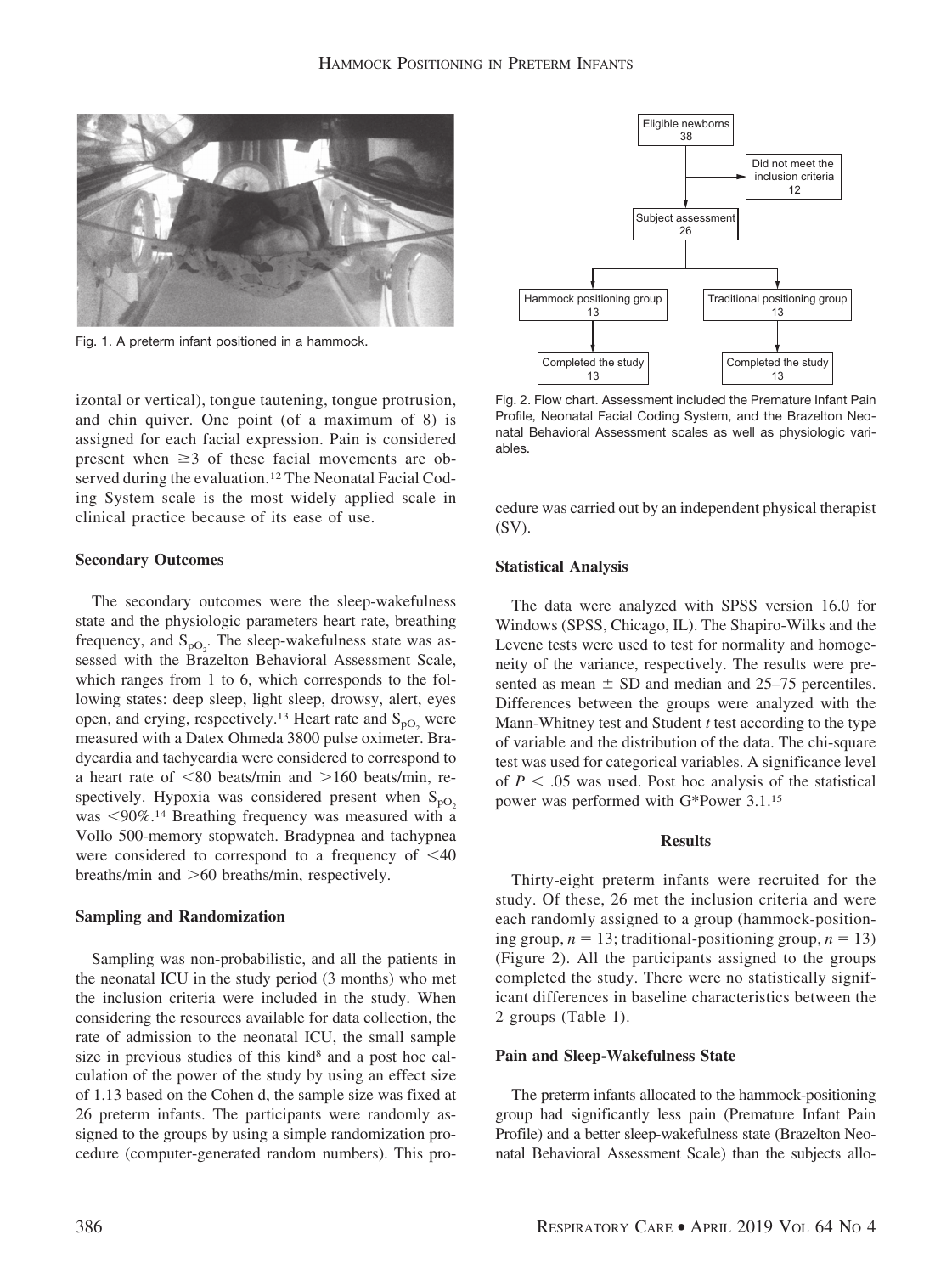cated to the traditional-positioning group (Table 2). Statistically significant differences were also observed for heart rate, breathing frequency, and  $S_{pQ_2}$ , with better post-intervention results in the hammock-positioning group (Table 3).

#### **Discussion**

At the end of the treatment, the hammock-positioning group had less pain and improved sleep-wakefulness state, heart rate, breathing frequency, and  $S_{pO_2}$  compared with those in the traditional-positioning group. The baseline characteristics of the preterm infants in the study, which included low gestational age, did not influence the results when the population sample was divided into the 2 intervention groups. Preterm infants have all the functional and neurochemical components needed to receive and transmit pain signals.16 However, their responses to stimuli are non-specific and disorganized

Table 1. Baseline Characteristics of the Subjects

| Variable                        | Traditional-<br>Positioning<br>Group<br>$(n = 13)$ | Hammock-<br>Positioning<br>Group<br>$(n = 13)$ | P   |
|---------------------------------|----------------------------------------------------|------------------------------------------------|-----|
| Female/male, $n$                | 10/3                                               | 8/5                                            | .67 |
| Corrected age, mean $\pm$ SD mo | $33.1 \pm 1.0$                                     | $32.31 \pm 1.70$                               | .18 |
| Apgar score, mean $\pm$ SD      | $8.00 \pm 0.82$                                    | $7.85 \pm 0.80$                                | .63 |
| Weight, mean $\pm$ SD kg        | $1.31 \pm 0.48$                                    | $1.62 \pm 0.51$                                | .13 |

because myelinization of the nervous system is incomplete and the endogenous pain control systems that modulate pain are still immature. The pain experienced by preterm infants, therefore, is much greater and more acute than that felt by older children or adults, which leads to physical and psychological discomfort and suffering.16

Exposure to pain is one of the most harmful factors associated with the extrauterine environment and can affect brain development and respiratory, cardiovascular and metabolic stability, which increases neonatal morbidity and mortality rates.17 Pain-relief procedures increase homeostasis and stability in preterm infants and are essential in the care of these infants to enable them to survive the stress of a neonatal ICU.18 The results of the present study showed that the use of a simple non-pharmacologic method, such as hammock positioning, alleviated pain in 11.83% by the Premature Infant Pain Profile. To the best of our knowledge, this was the first randomized clinical trial to show the effectiveness of hammock positioning in reducing pain in preterm infants.

The development of sleep-wakefulness cycles starts during fetal life and continues into the postnatal period, with close links to maturation of the central nervous system. In preterm infants, sleep-wakefulness cycles have a polyphasic pattern, which alternates every 3 to 4 h.19 Rapid eye movement and non–rapid eye movement cycles are considered essential for neurodevelopment, learning, memory, and preservation of brain plasticity throughout the indi-

Table 2. Differences in Pain Variables (Premature Infant Pain Profile and Neonatal Facial Coding System) and Sleep-Wakefulness State (Neonatal Behavioral Assessment Scale) Between the Groups

| Variable                             | Traditional-Positioning<br>Group $(n = 13)$ |                 | Hammock-Positioning<br>Group $(n = 13)$ |                 | $\Lambda P^*$ |
|--------------------------------------|---------------------------------------------|-----------------|-----------------------------------------|-----------------|---------------|
|                                      | Pre                                         | Post            | Pre                                     | Post            |               |
| Premature Infant Pain Profile        | $5.77 \pm 1.54$                             | $2.62 \pm 1.89$ | $7.00 \pm 2.04$                         | $2.31 \pm 1.97$ | .008          |
| Neonatal Facial Coding System        | $3.69 \pm 1.75$                             | $1.92 \pm 1.26$ | $3.92 \pm 0.64$                         | $1.15 \pm 1.34$ | $.10\,$       |
| Neonatal Behavioral Assessment Scale | $4.00 \pm 0.91$                             | $2.08 \pm 0.64$ | $4.15 \pm 0.90$                         | $1.23 \pm 0.44$ | < 0.001       |
| Data and decision as access of CD.   |                                             |                 |                                         |                 |               |

Data are shown as mean  $\pm$  SD

\* Between group difference.

#### Table 3. Differences in Physiologic Variables Between the Groups

| Variable                                                         | Traditional-Positioning<br>Group $(n = 13)$ |                   | Hammock-Positioning<br>Group $(n = 13)$ |                   | $P*$    |
|------------------------------------------------------------------|---------------------------------------------|-------------------|-----------------------------------------|-------------------|---------|
|                                                                  | Pre                                         | Post              | Pre                                     | Post              |         |
| Heart rate, beats/min                                            | $152.46 \pm 6.25$                           | $151.69 \pm 5.44$ | $152.00 \pm 8.19$                       | $142.77 \pm 5.18$ | < 0.001 |
| Breathing frequency, breaths/min                                 | $52.62 \pm 3.86$                            | $52.31 \pm 4.05$  | $55.38 \pm 8.64$                        | $50.23 \pm 2.55$  | .02     |
| Peripheral $S_{nO_2}$ , %                                        | $93.23 \pm 1.79$                            | $94.69 \pm 2.14$  | $93.00 \pm 1.91$                        | $98.00 \pm 1.22$  | < 0.001 |
| Data are shown as mean $\pm$ SD.<br>* Between group differences. |                                             |                   |                                         |                   |         |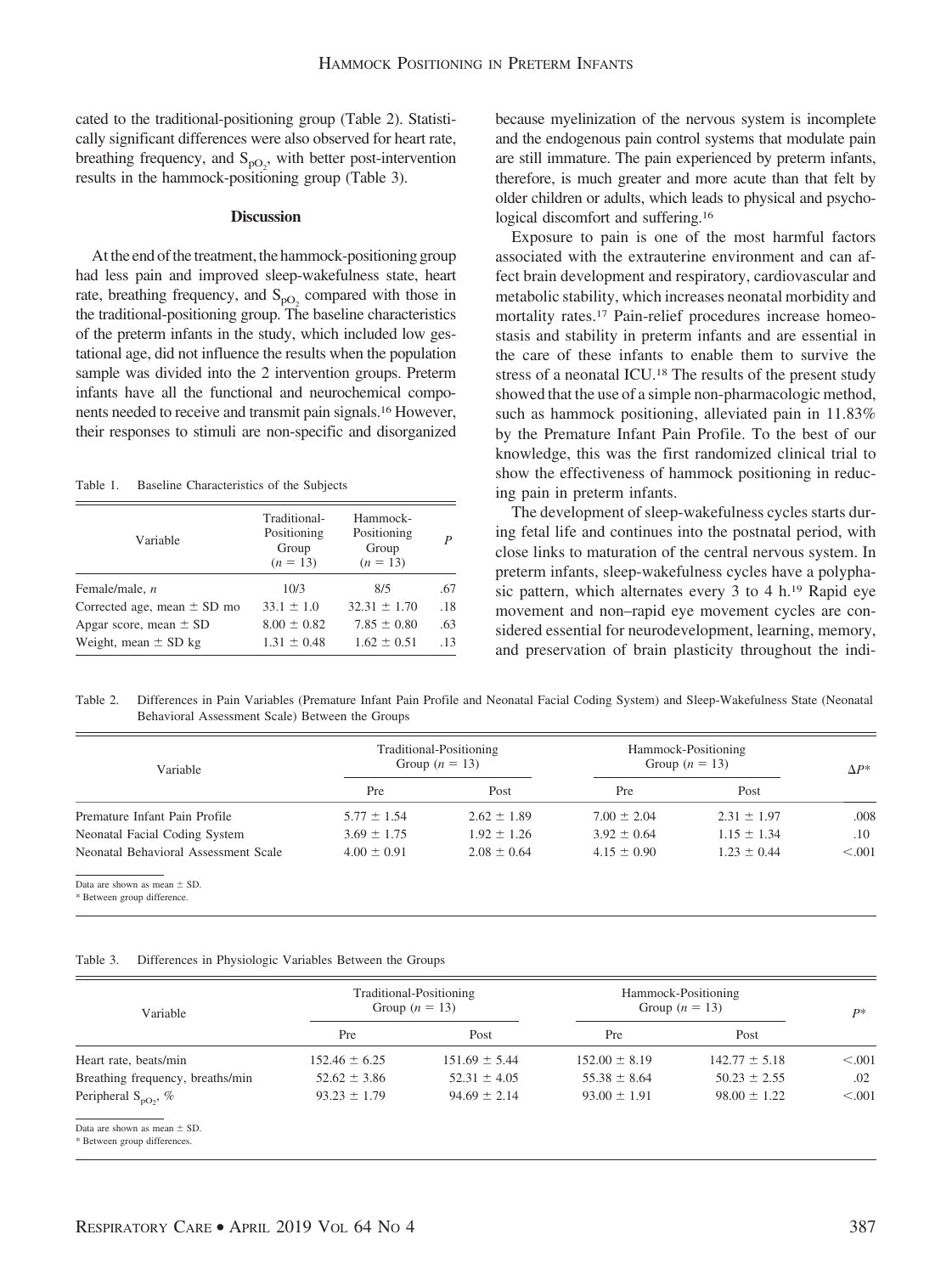vidual's life.14,20 In view of this and when considering the environment in a neonatal ICU, therapeutic measures should be implemented to facilitate sleep cycles<sup>20</sup> and ensure the comfort of the preterm infant.14

Our results showed that preterm infants placed in hammocks had an improvement of 41% in the sleep-wakefulness state. In addition, after 2 h, 10 of the preterm infants (77%) in the hammock positioning group were in deep sleep compared with 2 (16%) in the traditional positioning group. Keller et al<sup>9</sup> indicate that hammock positioning can help preterm infants overcome the effects of extrauterine forces, the absence of containment, and other sensory influences that affect the development of the immature brain. They found that preterm infants placed in hammocks for 3 h per day over 10 d had greater neuromuscular maturity than preterm infants kept in the prone position.

Peaceful sleep is known to be associated with increased lung volume, better organization of sleep and wakefulness states, physiologic stability and, consequently, weight gain.21 Sleep deprivation in preterm infants in neonatal ICUs may worsen the clinical status of these infants and delay discharge from hospital.22The observations described above corroborate the results of the present study, in which the preterm infants placed in hammocks had an improvement of 6, 4, and 3.5% in heart rate, breathing frequency, and  $S_{pO_2}$ , respectively.

Changes in physiologic variables are known to be dependent on body position.21 Ideal positioning, therefore, is fundamental to mitigate the consequences of the mechanical limitations of the preterm infant's respiratory system.8 Costa et al8 studied heart rate in preterm infants, divided into 2 groups: hammock positioning  $(n = 30)$  and nest positioning  $(n = 30)$  (each participant was his or her own control, ie, each infant received the test intervention and, at a different time, the control intervention). A statistically significant, yet safe, reduction in heart rate was observed in the hammock-positioning group, which corroborated our findings. In contrast, Zanardo et al,<sup>23</sup> who also used hammock positioning as an intervention in 15 preterm infants, failed to find statistically significant changes in heart rate and  $S_{pQ_2}$ . This contrasts with the present study, in which the subjects in the hammock-positioning group had reduced heart rate and increased  $S_{pQ_2}$ . Jesus et al<sup>10</sup> observed a reduction in heart rate and breathing frequency in a sample of 28 preterm infants after hammock positioning was used.

The present study had several limitations. The sampling process was not probabilistic and the sample was small, both of which were factors that limit the extent to which the results can be generalized. A strength of the study was in its novelty and the fact that the findings can be extrapolated to clinical practice.

# **Conclusions**

Our results showed that hammock positioning was an effective treatment option to reduce pain and improve the sleep-wakefulness state. It also helped to reduce heart rate and breathing frequency, and to increase peripheral  $S_{pO_2}$ , which made it another simple, cost-effective tool for treatment of preterm infants in a neonatal ICU.

#### **REFERENCES**

- 1. Machado Júnior LC, Passini Júnior R, Rodrigues Machado Rosa I. Late prematurity: a systematic review. J Pediatr (Rio J) 2014;90(3):221-231.
- 2. de Castro MP, Rugolo LM, Margotto PR. [Survival and morbidity of premature babies with less than 32 weeks of gestation in the central region of Brazil.] Rev Bras Ginecol Obstet 2012;34(5):235-242.
- 3. Santos JA, Procianoy RS, Bohrer BB, Noer C, Librelato GA, Campelo JN. [Do newborn infants feel pain when submitted to gastric suctioning?] J Pediatr (Rio J) 2001;77(5):374-380.
- 4. Walter-Nicolet E, Annequin D, Biran V, Mitanchez D, Tourniaire B. Pain management in newborn: from prevention to treatment. Paediatr Drugs 2010;12(6):353-365.
- 5. Franck LS, Greenberg CS, Stevens B. Pain assessment in infants and children. Pediatr Clin North Am 2000;47(3):487-512.
- 6. Quinn MW, Baker J. Staff perception of pain on a neonatal intensive care unit. Arch Dis Child Fetal Neonatal Ed 2001;85(1):75-78.
- 7. Paschoalotto G, Eiras PAF, Dellavia PN. Effects of position prone in newborn of neonatal ICU. Reabilitar. 2005;7(27):31-36.
- 8. Costa KSF, Beleza LO, Souza LM, Ribeiro LM. Hammock position and nesting: comparison of physiological and behavioral effects in preterm infants. Rev Gaúcha Enferm. 2016;37(spe):e62554.
- 9. Keller A, Arbel N, Merlob P, Davidson S. Neurobehavioral and autonomic effects of hammock positioning in infants with very low birth weight. Pediatr Phys Ther 2003;15(1):3-7.
- 10. Jesus VR, Oliveira PMN, Azevedo VMGO. Effects of hammock positioning in behavioral status, vital signs, and pain in preterms: a case series study. Braz J Phys Ther 2018;22(4):304-309.
- 11. Guinsburg R. [Assessing and treating pain in the newborn.] J Pediatr (Rio J) 1999;75(3):149-160.
- 12. Silva TP, Silva LJ. Pain scales used in the newborn infant: a systematic review. Acta Med Port 2010;23:437-454.
- 13. Gavin B, Theodore DW. Handbook of infant development. In: Brazelton TB. Nugent JK. Lester BM, editors. Neonatal behavioral assessment scale. Vol 2. Oxford, England: John Wiley & Sons; 1987:780-817.
- 14. Vignochi C, Teixeira PP, Nader SS. Effect of aquatic physical therapy on pain and state of sleep and wakefulness among stable preterm newborns in neonatal intensive care units. Rev Bras Fisiot 2010; 14(3):214-220.
- 15. Faul F, Erdfelder E, Buchner A, Lang A. Statistical power analyses using G\*Power 3.1: tests for correlation and regression analyses. Behav Res Methods. 2009 Nov;41(4):1149-1160.
- 16. Guinsburg R, Kopelman BI, Almeida MFB, Miyoshi MHI. [Pain in intubated and ventilated preterm neonate: multidimensional assessment and response to fentanyl analgesia.] J Pediat (Rio J) 1994;70(2):82-90.
- 17. Grunau R. Early pain in preterm infants: a model of long-term effects. Clin Perinatol 2002;29(3):373-394, vii-viii.
- 18. Corff KE, Seideman R, Venkataraman PS, Lutes L, Yates B. Facilitated tucking: a nonpharmacological comfort measure for pain in preterm neonates. J Obstet Gynecol Neonatal Nurs 1995;24(2):143-147.
- 19. Geib LT. [Develpment of sleep stages in childhood.] Rev Bras Enferm 2007;60(3):323-326.